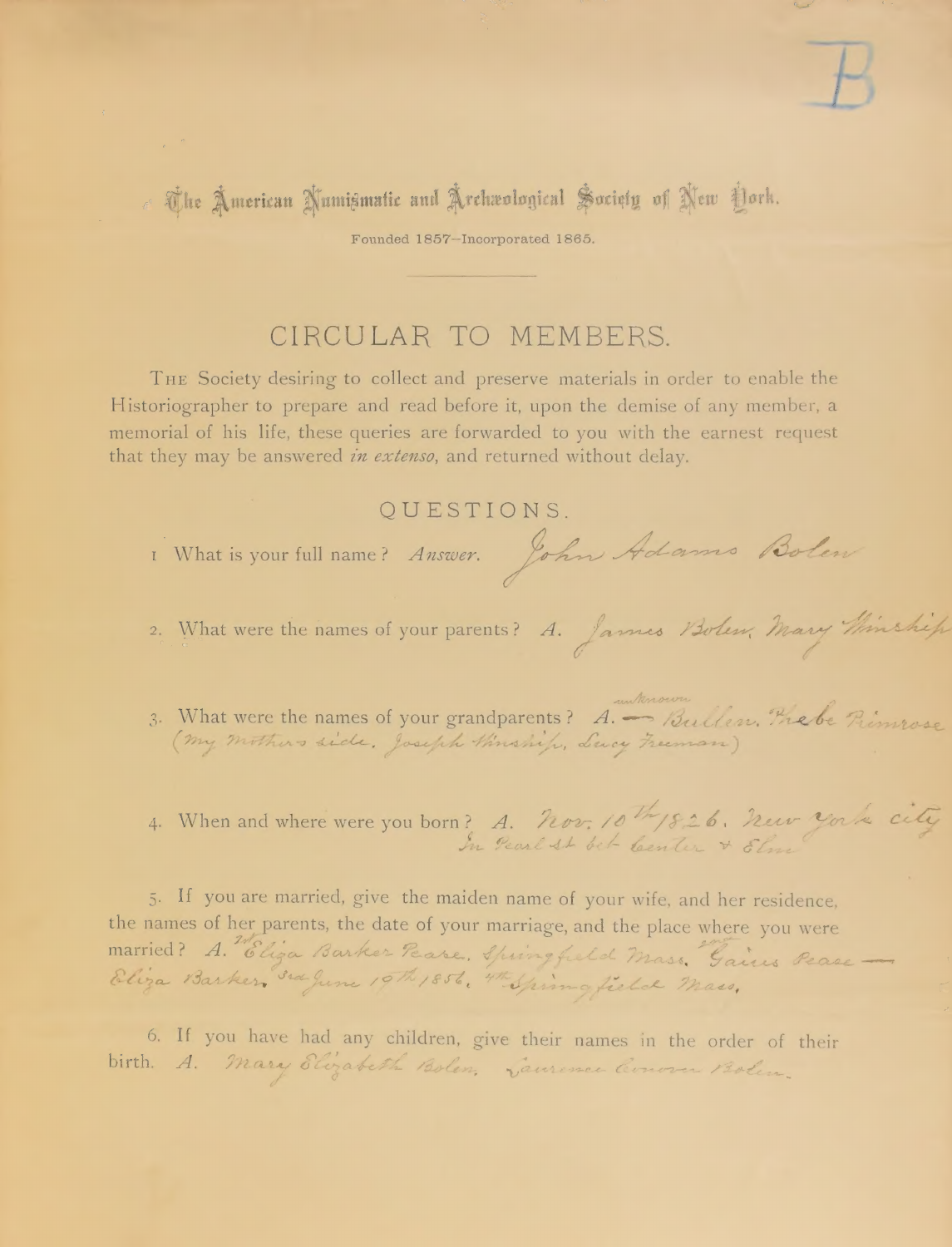7. If any member of your family is deceased, give the name and date of death. A.

8. State where you were brought up and educated. A. In new york city Since Sept 1et, 851.

9. If you were graduated by any college, give the name and class.  $A$ .

10. State what degrees, if any, have been conferred, and by whom. A.

11. State your occupation; and if you are a member of any of the learned professions. A. Sie-Sinker, Then Book-keeper and commercial Faveler

12. If you have held any public office, either Municipal, State or Federal, state what, when, and for how long.  $A$ .

13. If you have been connected with any corporations, or other societies, state in what manner.  $A$ .

14. If you have written any book, pamphlet or article which has been printed, state when and where published, and give titles in full, and please furnish copies to the Library of the Society. A.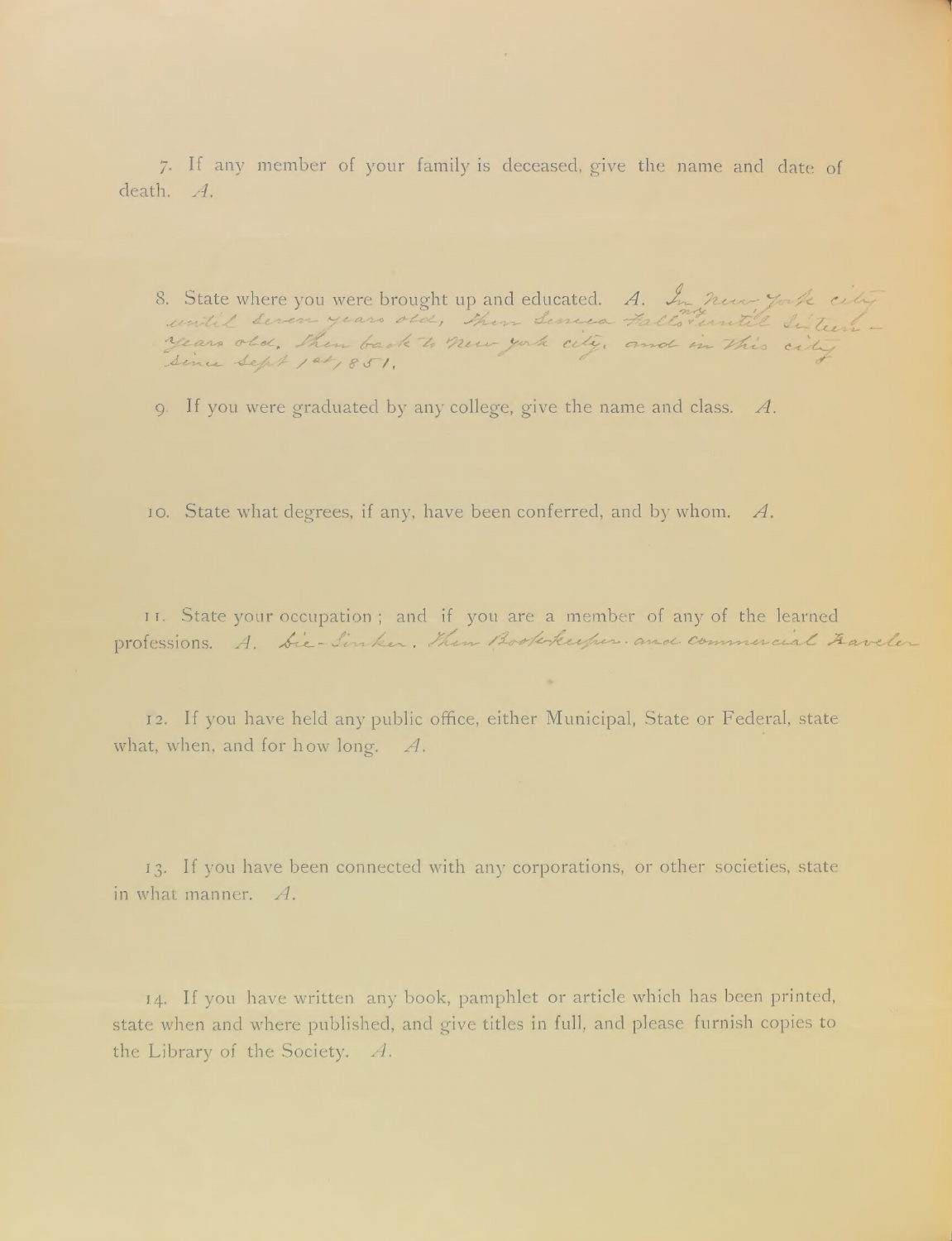15. If any biographical sketch of you or history of your family has been printed, please refer to it? A.

16. Give in detail any incidents which have gone to make up the history of your life; acquaintance with distinguished men, etc.; in fact, everything that should be presented in a memorial of your life. A. At the age of sixteen commenced and learned the Linsmeth trade, in Jusy City. Then through quit it and Die-Sinking, and carried it on in connection with Jewelr, in this ate for some years, Have kept Books off and on since I was Eighteen years old. have traveled off and on for Sighteen years, my Father and his parents were born in mountown n.g. my mother and her parents were born in norwich born. My Father and his brother John Binner Bullen had their name changed to Bolen, as I understand it the original name was Boleyn,

17. If any of your ancestors or descendants have held important positions of honor or trust, please give details. A.

 $\overline{a}$ 

18. If you can give the name of the first ancestor of the family in this country, please do so. A.

NOTE.-Please also send to the Society, for its Album, a photographic likeness of yourself, with your autograph beneath it, if you have not already done so; and donations of anything you may have written will be particularly acceptable, as well as contributions germane to its Library and Cabinets.

## HISTORIOGRAPHER.

American Numismatic and Archaeological Society, ROOM 25, N. Y. UNIVERSITY BUILDING, WASHINGTON SQUARE, NEW YORK CITY.